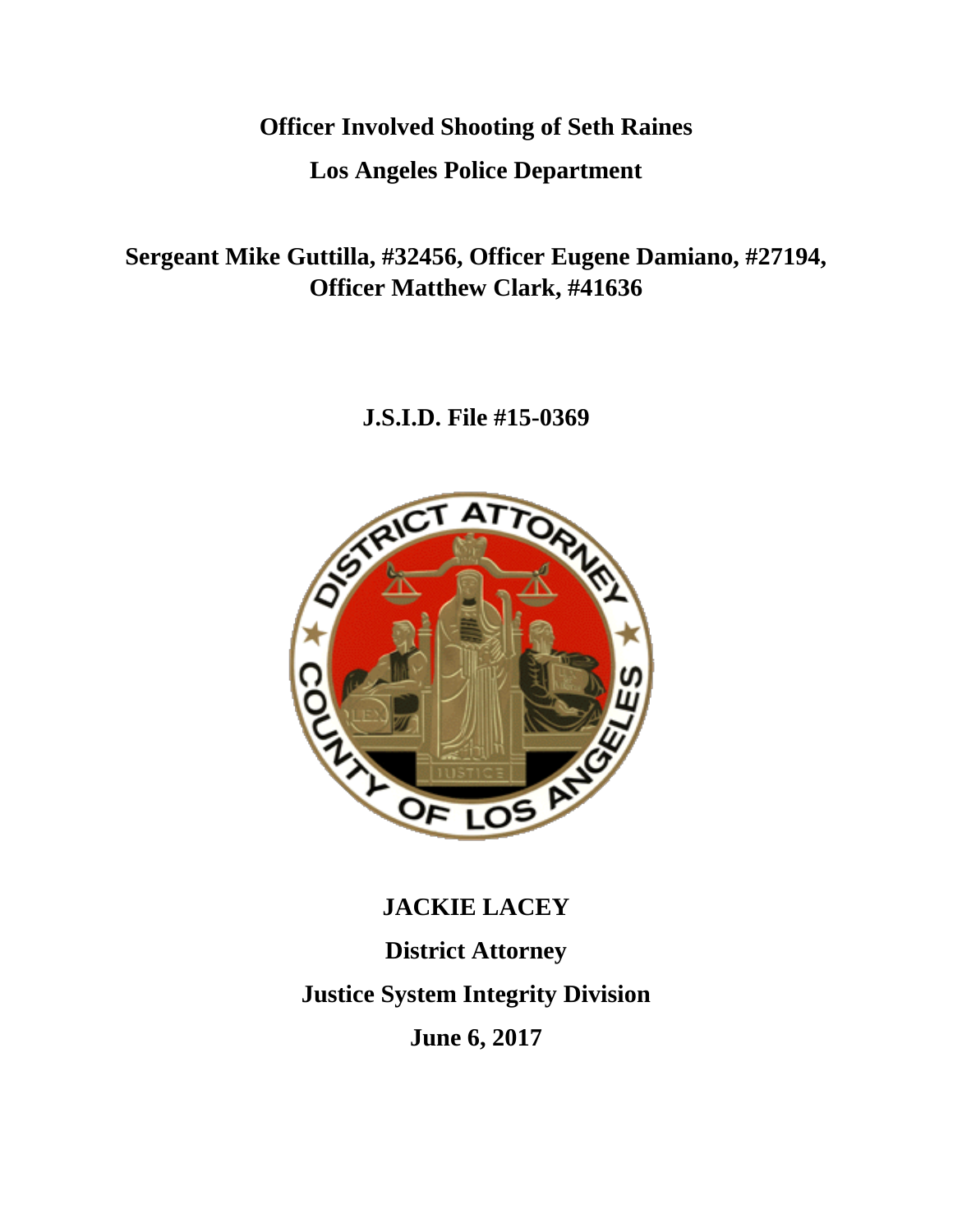#### **MEMORANDUM**

| TO:             | <b>COMMANDER ROBERT A. LOPEZ</b><br>Los Angeles Police Department<br>Force Investigation Division<br>100 West First Street, Suite 431<br>Los Angeles, California 90012 |
|-----------------|------------------------------------------------------------------------------------------------------------------------------------------------------------------------|
| FROM:           | <b>JUSTICE SYSTEM INTEGRITY DIVISION</b><br>Los Angeles County District Attorney's Office                                                                              |
| <b>SUBJECT:</b> | <b>Officer Involved Shooting of Seth Raines</b><br>J.S.I.D. File #15-0369<br>L.A.P.D. File #F062-15                                                                    |
| DATE:           | June 6, 2017                                                                                                                                                           |

The Justice System Integrity Division of the Los Angeles County District Attorney's Office has completed its review of the July 24, 2015, fatal shooting of Seth Raines by Los Angeles Police Department (LAPD) Sergeant Mike Guttilla, Officer Matthew Clark and Officer Eugene Damiano. It is our conclusion that Officers Clark, Damiano and Sergeant Guttilla acted in lawful self-defense and in lawful defense of another.

The District Attorney's Command Center was notified of the shooting on July 24, 2015, at approximately 4:43 p.m. The District Attorney Response Team (DART) responded and was given a briefing and a walk-through of the scene.

The following analysis is based on various reports submitted by Detective Jeffrey Wenninger of the LAPD Force Investigation Divison. The compelled statements of Sergeant Guttilla, Officer Clark and Officer Damiano were considered in this analysis.

### **FACTUAL ANALYSIS**

On Friday, July 24, 2015, at approximately 3:17 p.m., T B was in her vehicle waiting to make a left hand turn into the driveway of a parking lot situated behind Union Bank located at 12185 Ventura Boulevard.<sup>1</sup> As B waited for oncoming traffic to clear, she noticed a man, later identified as Seth Raines, seated on the edge of a brick planter located directly outside Union Bank. B watched Raines as he held a gun above his head and fired into the air.<sup>2</sup>

<sup>&</sup>lt;sup>1</sup> This stretch of Ventura Boulevard is a high density business district which spans several blocks and is home to dozens of businesses on the north and south sides of the street which draw heavy vehicle and pedestrian traffic. The statements of police officers and civilians reviewed in the present case indicate that many pedestrians were present in the area on July 24, 2015, at the time of the incident involving Seth Raines and that vehicle traffic in the area was heavy.

<sup>&</sup>lt;sup>2</sup> Investigators determined that the gun used by Raines was not a firearm but instead an Ekol Model P29 blank firing replica pistol. At a distance, the P29 is virtually indistinguishable from a true firearm. Like a genuine firearm, the P29 uses a detachable magazine and features a cycling slide which ejects casings and reloads live cartridges as the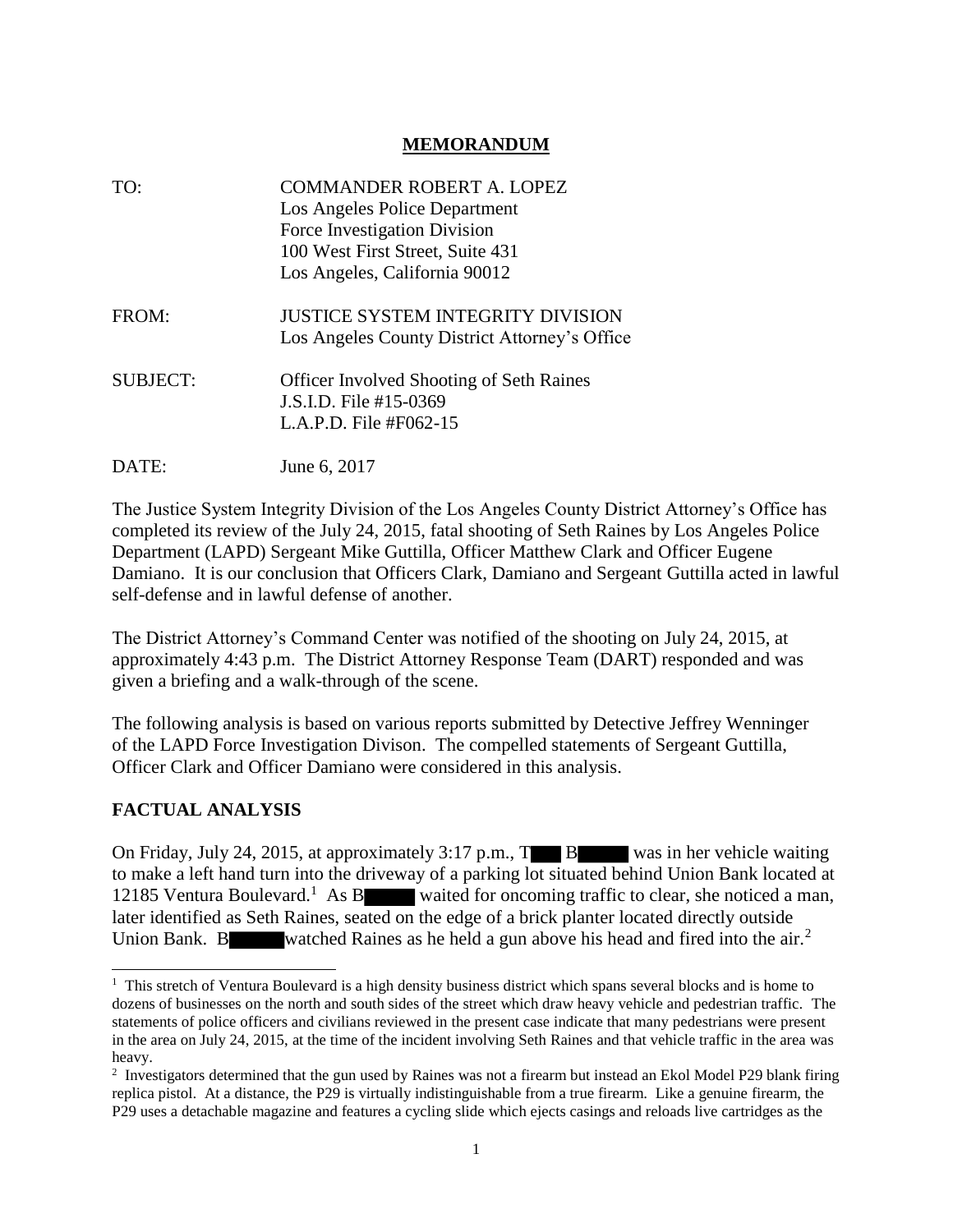After firing, Raines lowered the gun and placed the gun into a bag between his legs. Moments later, Raines removed the handgun from the bag. Once more, Raines raised the handgun into the air and fired. B turned left into the parking lot driveway, drove past Raines, and then stopped to call  $\overline{9-1-1}$  to report what she had observed.<sup>3</sup> She then drove away from the area.

J G walked by Raines with her daughter as he continued to sit on the planter's edge. As she passed him, Raines pointed the gun directly at her face and then raised the gun into the air where he fired one shot. G ran from the area with her daughter to the parking lot of a local Vons Market where her daughter directed a security guard to call 9-1-1.<sup>4</sup>

At approximately 3:19 p.m., the LAPD Central Dispatch Unit broadcast a "shots fired" call and LAPD Officers Billy Joe and Jerry Padilla, assigned to the North Hollywood Patrol division, were assigned to respond to the call. Sergeant Michael Guttilla, who was in the area, responded first to the location where he positioned his patrol car on Ventura Boulevard at an angle facing northeast approximately 90 feet from Raines. Guttilla saw approximately 10 to 15 people were in close proximity to Raines and Raines was holding a handgun between his legs. Guttilla exited his patrol car, aimed his service pistol at Raines and repeatedly ordered him to drop his weapon in addition to ordering civilians on the north sidewalk to get out of the area. Raines did not comply with Guttilla's commands.

Within a short time span, several other officers arrived at the location. LAPD Sergeant Daniel Widman positioned his patrol car close to Guttilla's and aimed his service weapon at Raines as Guttilla continued to order Raines to drop his weapon.<sup>5</sup> After stopping traffic traveling westbound on Ventura Boulevard, Officers Cesar Gonzalez and Richard Adair took positions at the intersection of Ventura Boulevard and Vantage Avenue, southeast of Raines' position, near a Starbucks patronized by many customers. Both officers took positions behind their vehicle doors and pointed their weapons at Raines.<sup>6</sup> Raines did not comply with repeated orders from the officers at the location to drop his weapon.<sup>7</sup>

At approximately 3:23 p.m., Guttilla broadcast a request for units to control additional traffic into the area; as Guttilla was making the request, Raines pointed his gun downward and fired once. After firing the weapon, Raines placed it between his legs.

.

l

trigger is pulled and the gun is fired. In addition, the P29's blank cartridges cause a loud, concussive blast similar to the cartridges fired in a genuine firearm. The witnesses interviewed in this case gave varied answers regarding the number of shots fired by Raines. Some witnesses reported that Raines fired more than three times but only three spent blank casings were subsequently recovered from the scene near Raines' body.

<sup>&</sup>lt;sup>3</sup> Eight persons in the area called 9-1-1 to report Raines' behavior.

<sup>&</sup>lt;sup>4</sup> From the evidence reviewed, it is unclear whether G walked by Raines before or after B observed him fire a shot into the air. G also saw that Raines had several canisters with protruding wires lashed together.

<sup>&</sup>lt;sup>5</sup> As one of the first responding units, Widman designated himself as the incident commander.

<sup>&</sup>lt;sup>6</sup> Adair was armed with a shotgun while Gonzalez was armed with a handgun.

<sup>&</sup>lt;sup>7</sup> Numerous witnesses interviewed by LAPD FID investigators stated they heard officers at the location repeatedly order Raines to drop his weapon before he was shot. Witness L Q specifically heard Raines mocking the officers by repeating their commands that he drop his gun.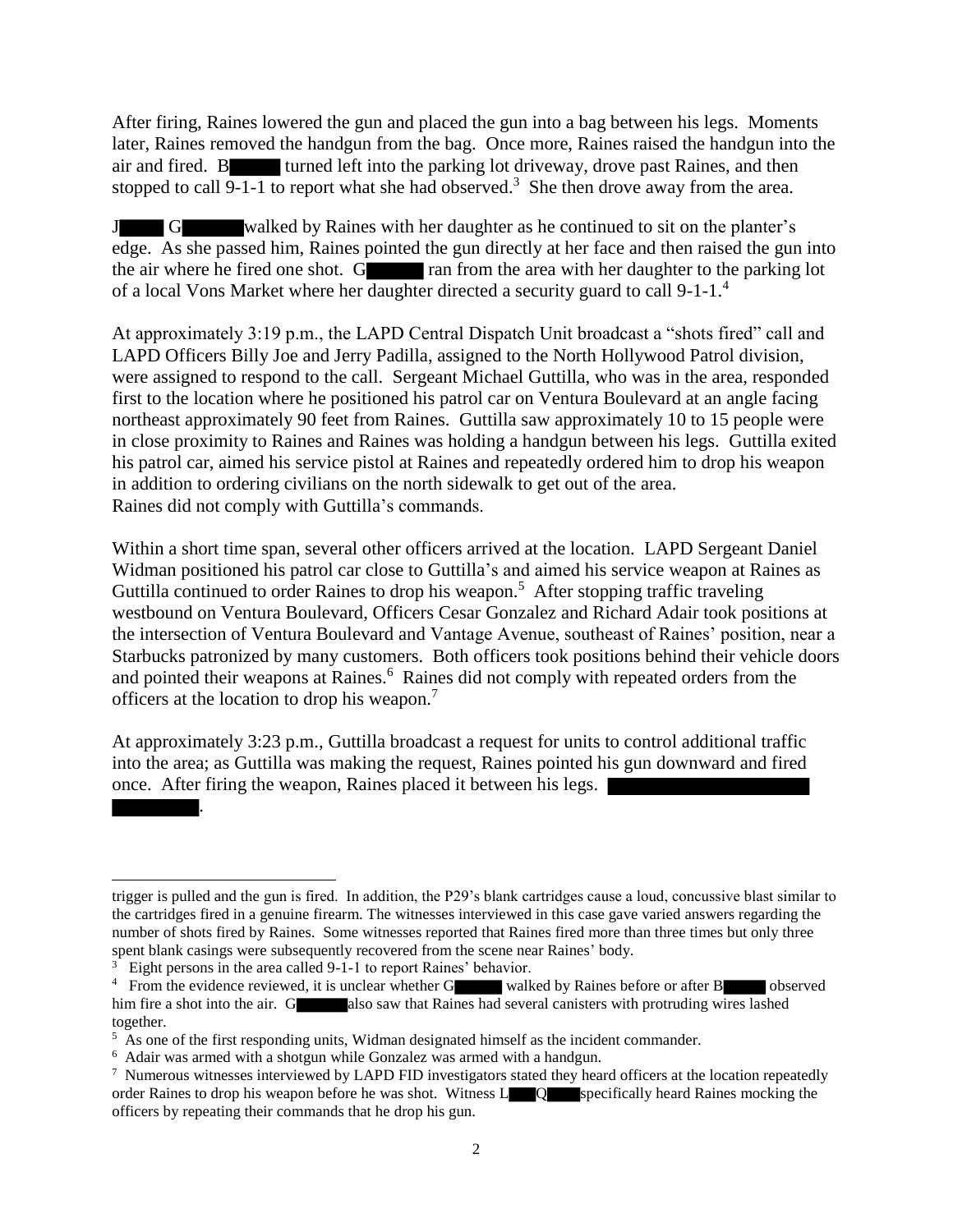Less than two minutes later, Officers Eugene Damiano and Matthew Clark arrived at the location and parked their patrol vehicle in close proximity to Guttilla's patrol car. Damiano took cover behind the driver's door while Clark positioned himself behind the passenger door. Damiano aimed his service weapon at Raines while Clark pointed his shotgun in Raines' direction. Officers Richard Izquierdo and Alejandro Martinez arrived at the location and took positions on Ventura Boulevard where they aimed their service weapons at Raines; Officers Alejandro Carillo and Matthew Nies took positions in the parking lot behind Union Bank north of Ventura Boulevard.<sup>8</sup> Officer Adam Greenburg, an airship pilot, also responded to the location in an airship and circled the area above Raines in order to relay information to LAPD units on the ground.

Raines did not comply with repeated orders to drop his gun but instead quickly pulled the gun out from between his legs, raised it and pointed it south in the direction of the Starbucks on the southeast corner of Ventura Boulevard and Vantage Avenue. LAPD officers were positioned on the street immediately outside the Starbucks.<sup>9</sup>

Guttilla fired two rounds from his service pistol at Raines.<sup>10</sup>,<sup>11</sup> Almost simultaneously, Damiano fired one round from his service pistol while Clark fired his shotgun once.<sup>12</sup> Raines fell backwards into the planter and stopped moving. Greenburg notified LAPD officers on the ground that he had spotted a possible explosive device near Raines consisting of several containers with protruding wires.

Widman ordered several LAPD vehicles to move further away from Raines' location. Lieutenant Doug Humphrey, who had responded to the location requested that the LAPD Bomb Squad respond to defuse or detonate any possible explosive devices. LAPD officers at the location ordered any civilians remaining in the area to evacuate given the bomb threat.

LAPD Bomb Squad Officer Chris Christensen directed a bomb defusion robot equipped with cameras to Raines' location. Christensen observed Raines lying motionless on his back in the

 $11$  This portion of the factual analysis is partially derived from Guttilla's compelled statement and is therefore subject to redaction pursuant to Penal Code Section 832.7 and the cases of *Gardner v. Broderick* (1968) 392 U.S. 273, 278; *Uniformed Sanitation v.City of New York* (1968) 392 U.S. 280, 284-285, *Garrity v. New Jersey* (1967) 385 U.S. 493, 496-497; *Spielbauer v. County of Santa Clara* (2009) 45 Cal. 4<sup>th</sup> 704, 715. 12

Raine's line of fire.

l

Several officers were positioned in the vicinity of Starbucks and in

<sup>8</sup> None of these officers fired at Raines. Martinez, who was clearing a jammed cartridge from his rifle, did not witness when Raines was shot by his fellow LAPD officers. After realizing that Raines had been shot, Martinez provided cover for a short period of time as fellow LAPD officers were trying to determine whether Raines was in possession of a bomb and still presented a threat. Martinez estimated that he and his partner were approximately 20 to 40 feet away from Raines' location on the planter.

<sup>&</sup>lt;sup>9</sup> Raines' conduct was caught on video by A K, a witness at the location who provided LAPD with a copy of his recording but declined to be interviewed. The video shows Raines failing to comply when LAPD officers ordered him repeatedly to drop his gun. Raines is also captured firing his gun into the air as LAPD officers are positioned in the street; the video also shows Raines raising his gun towards officers in the street immediately before he is shot.

 $10 K$ video captured several pedestrians on both sides of the street some of whom were watching the incident unfold.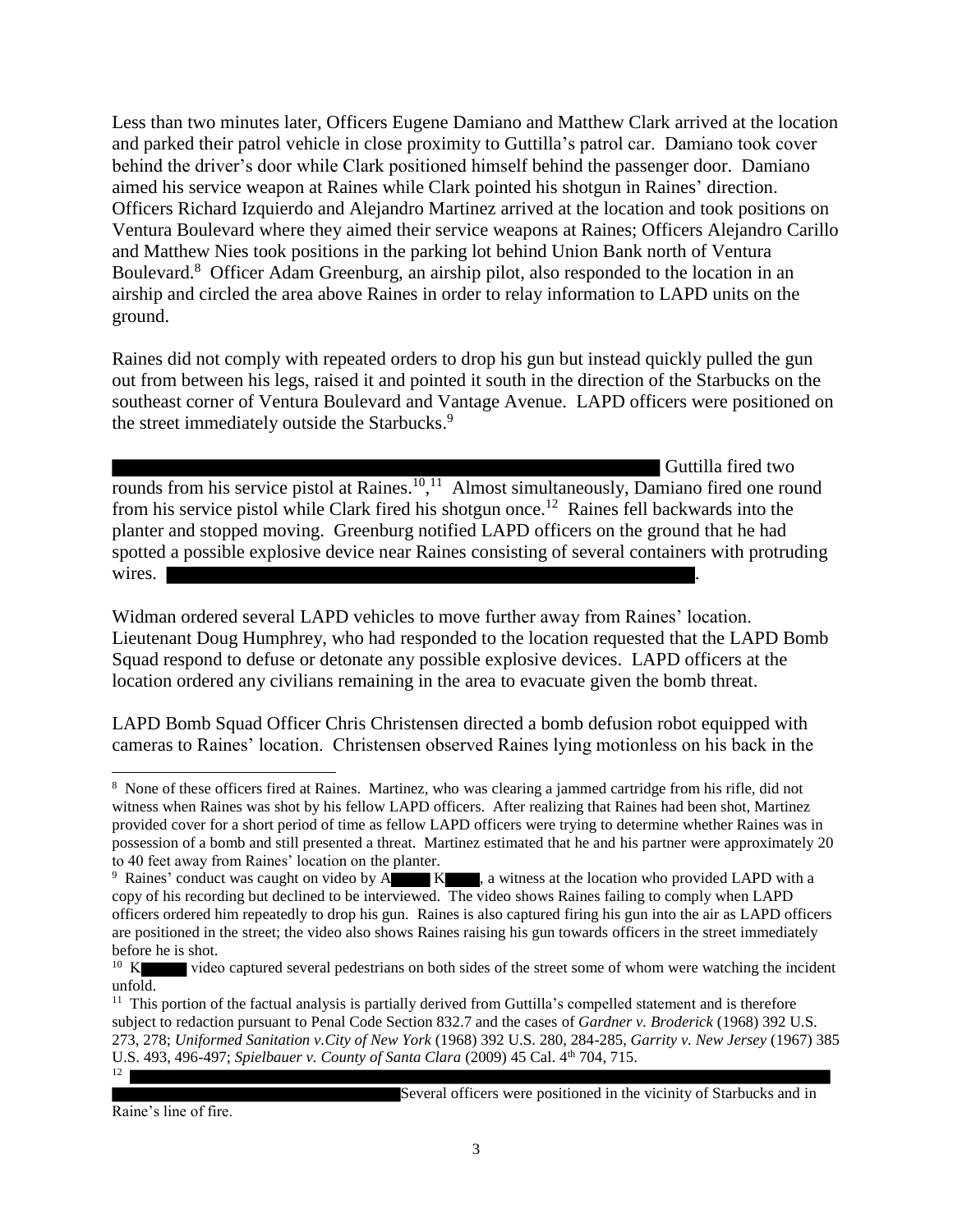planter outside Union Bank. The gun he had fired rested on the sidewalk near the planter. Christensen also observed a black briefcase on the ground near to the planter. On the planter's rim in close proximity to Raine's body, Christensen saw a plastic bag containing a box of ammunition (later determined to be blanks) and a simulated bomb consisting of butane cans, wires, a thermos and other items rigged to look like an improvised explosive device.



Replica Firearm Used by Raines

Utilizing the robot, Christensen rendered the simulated bomb explosive and the briefcase safe. As a precaution, a K-9 unit was used to search Raines' body and the immediate area around him for any other potential explosive devices. After determining that no other potential explosive devices were present, several LAPD officers approached Raines to arrest him and render medical aid with the assistance of paramedics from the Los Angeles Fire Department. After examining Raines, Paramedic Dominic Marquis pronounced Raines dead at approximately 5:42 p.m.

On July 28, 2015, Dr. Louis Pena conducted an autopsy of Raines' body and determined that Raines died from a fatal gunshot wound to the chest and a fatal wound to the head caused by shotgun projectiles.

After the officer involved shooting, LAPD investigators located several witnesses who had observed Raines as he sat in front of the Union Bank holding the gun. S L , A S , T Se , J M and P H observed Raines raise his handgun towards the officers in front of him (and in the case of H , also towards LAPD officers stationed across the street next to Starbucks) before he was shot. H also heard police officers ordering Raines to put down his weapon.

### **CONCLUSION**

The use of deadly force in self-defense or in the defense of another is justifiable if the person claiming the right actually and reasonably believed the following: (1) that he or someone else was in imminent danger of being killed or suffering great bodily injury; (2) that the immediate use of force was necessary to defend against that danger; and (3) that he used no more force than was reasonably necessary to defend against that danger. See, *CALCRIM No. 505*.

The test for whether an officer's actions were objectively reasonable is "highly deferential to the police officer's need to protect himself and others." *Munoz v. City of Union City* (2004) 120 Cal.App.4th 1077, 1102. Reasonableness of force used by an officer depends on the facts and circumstances of each particular case, including the severity of the crime at issue, whether the